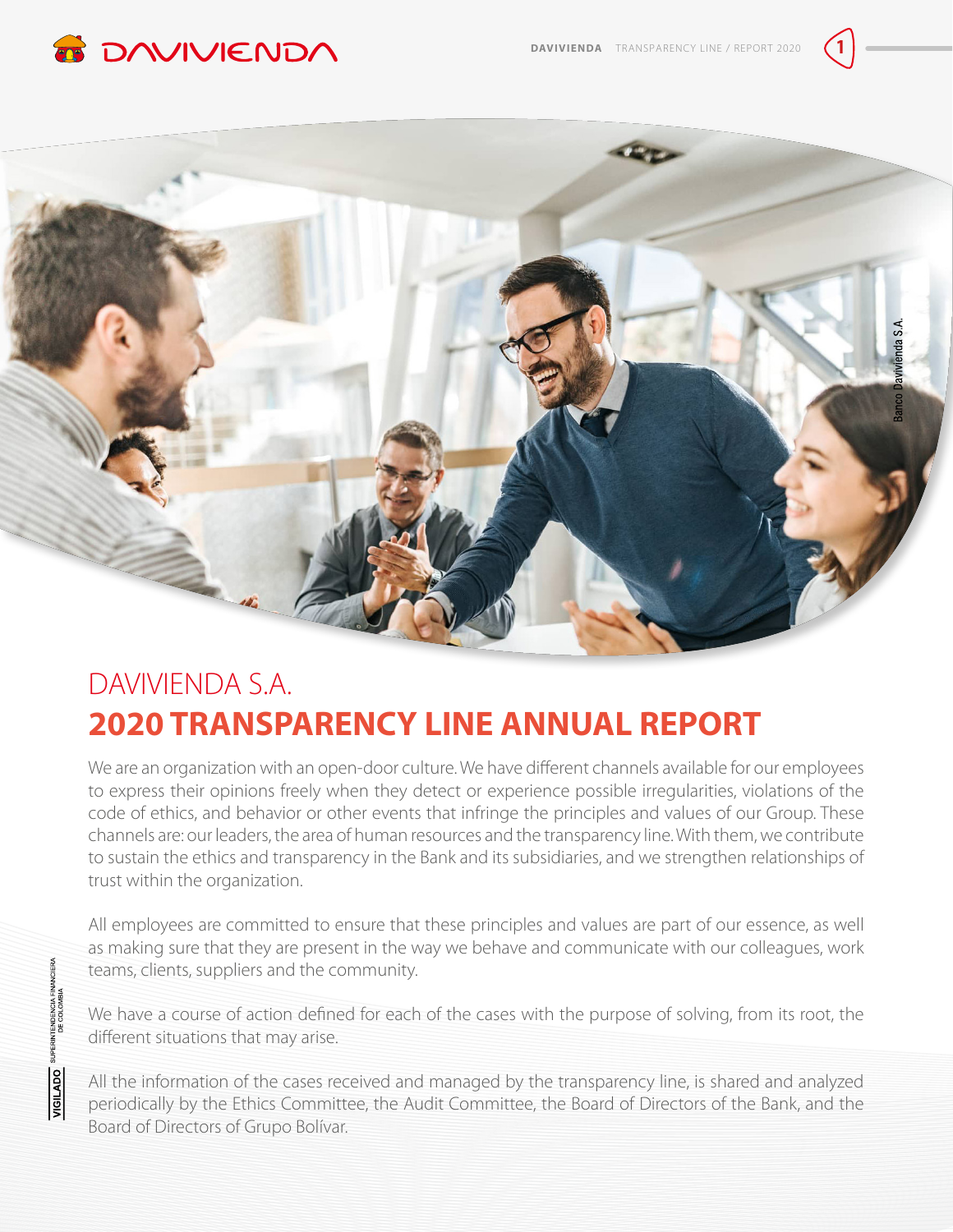



### 2020 TRANSPARENCY LINE **MONTHLY BEHAVIOUR**



2020 TRANSPARENCY LINE **ISSUES SUBJECT TO COMPLAINT**

**VIGILADO** SUPERINTENDENCIA FINANCIERA

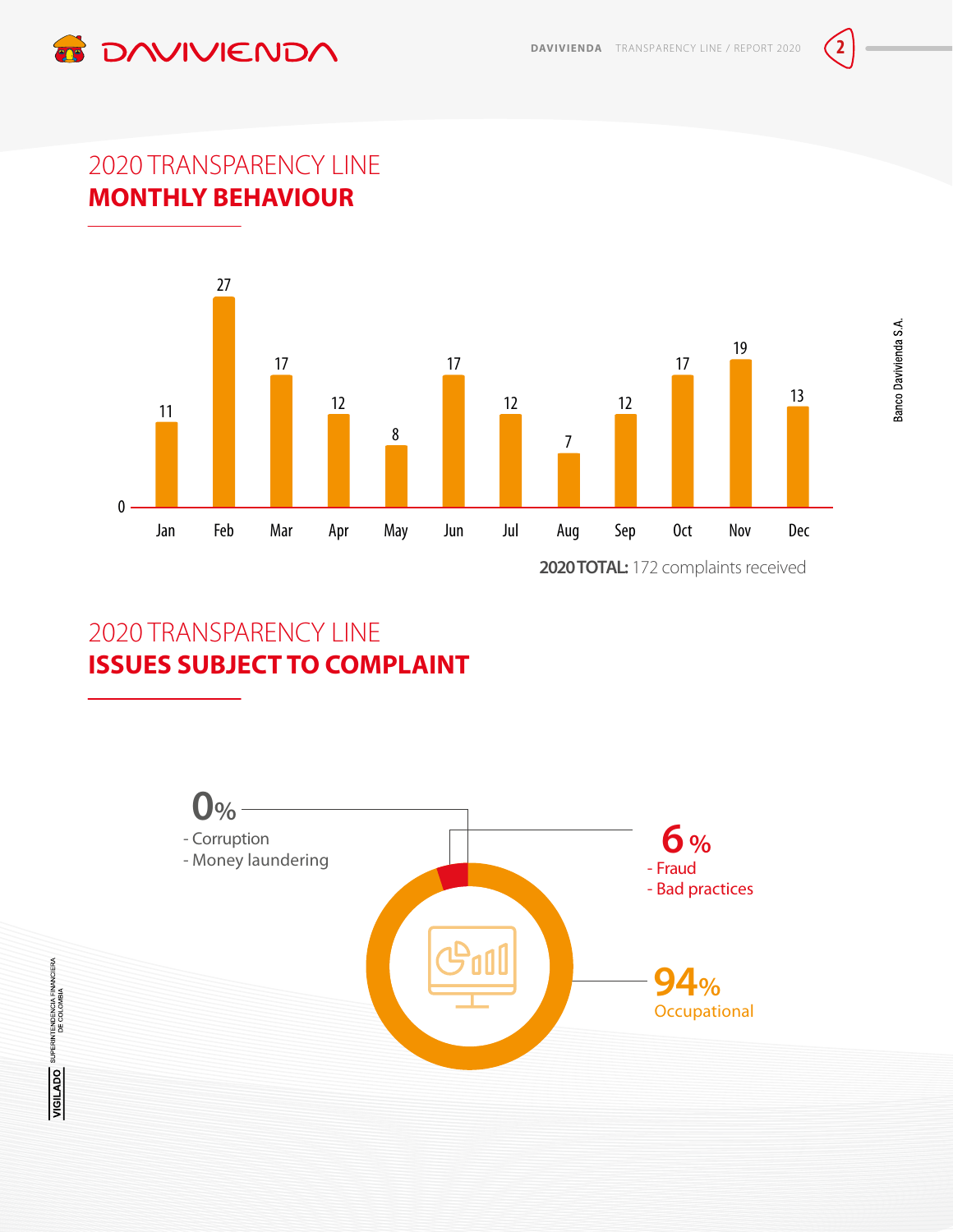

### 2020 TRANSPARENCY LINE **REASONS FOR THE TOTAL NUMBER OF CASES RECEIVED**

|                                   | <b>REASONS</b>                              | <b>NUMBER</b>    |
|-----------------------------------|---------------------------------------------|------------------|
| <b>OCCUPATIONAL</b>               | Occupational: Working environment           | 95               |
|                                   | Abuse of authority                          | 6                |
|                                   | Discrimination                              | $\overline{1}$   |
|                                   | Inappropriate treatment                     | 19               |
|                                   | Sexual or working harassment                | $\mathcal{S}$    |
|                                   | Conflict of interest                        | 6                |
|                                   | <b>Breach of TH Policies</b>                | 23               |
| <b>FRAUD AND/OR BAD PRACTICES</b> | Fraud                                       | 3                |
|                                   | Violation of controls, laws and regulations | $\left  \right $ |
|                                   | Bad commercial practices                    | 7                |
|                                   | Cybercrime                                  | $\overline{2}$   |
|                                   | Deviation of processes                      | 3                |
|                                   | Disclosure of confidential information      | $\bigcirc$       |
|                                   | Theft and/or loss                           | 1                |
|                                   | Improper gifts                              | $\bigcirc$       |
|                                   | Misuse of resources                         | 1                |
|                                   | Disloyal administration                     | 1                |
|                                   | <b>Bad practices</b>                        | $\bigcirc$       |
|                                   | Money laundering                            | $\overline{O}$   |
|                                   | fFee services' charge                       | $\bigcirc$       |
|                                   | Corporate image problems                    | $\overline{0}$   |
|                                   | Loss of assets                              | $\bigcirc$       |
|                                   | <b>TOTAL</b>                                | $172*$           |

*Note:* Of the 172 cases received in 2020 through the transparency line, 63% were closed with corrective actions and 37% correspond to cases without proceeding and with wrong or insufficient information.